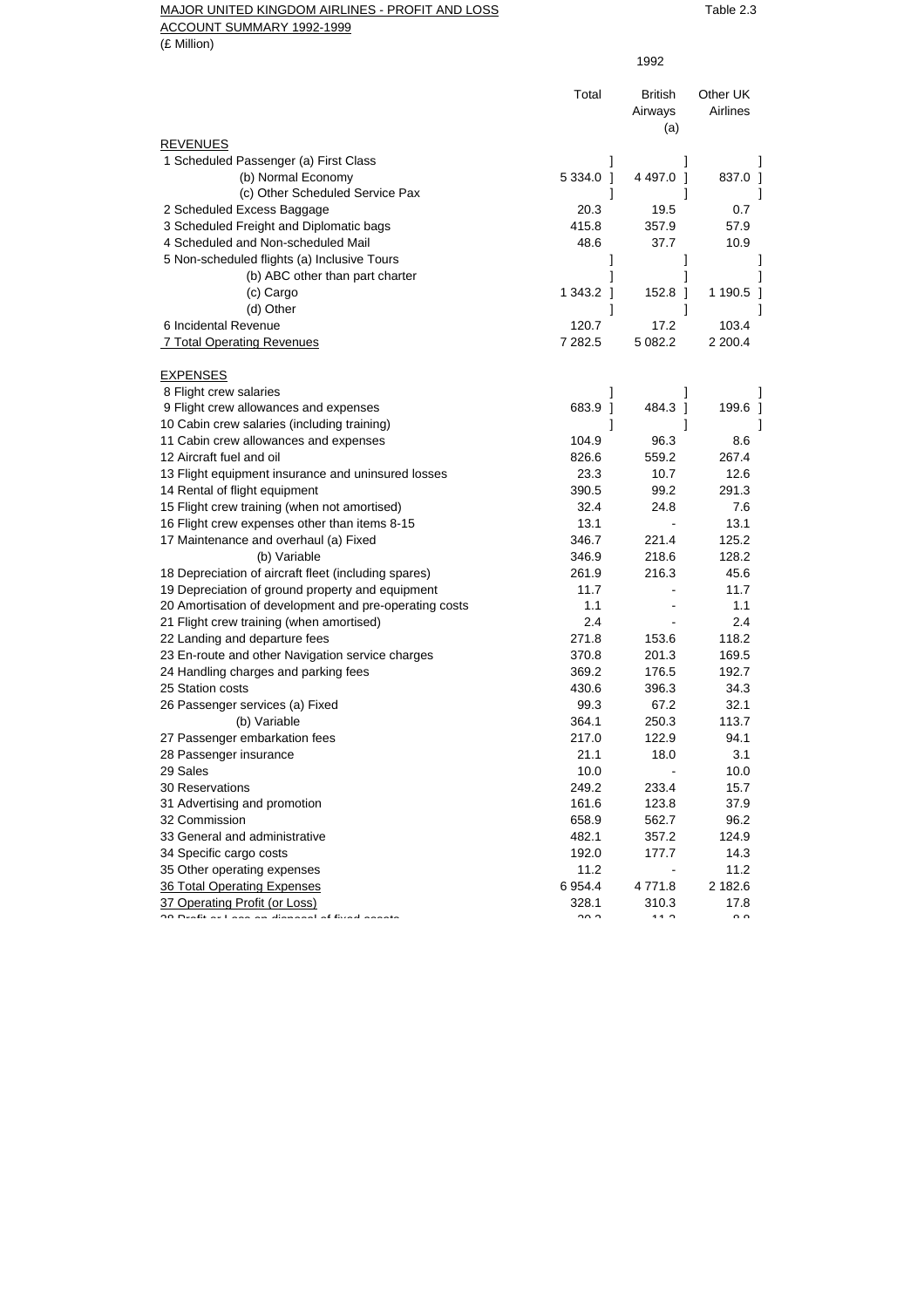|                | 1993                             |                             |                | 1994                             |                      |                  | 1995                      |                             |
|----------------|----------------------------------|-----------------------------|----------------|----------------------------------|----------------------|------------------|---------------------------|-----------------------------|
| Total          | <b>British</b><br>Airways<br>(a) | Other UK<br>Airlines<br>(b) | Total          | <b>British</b><br>Airways<br>(a) | Other UK<br>Airlines | Total            | <b>British</b><br>Airways | Other UK<br>Airlines<br>(c) |
| 6 133.1 1<br>1 | 5 144.3 1<br>1                   | 988.9 1<br>1                | 6 623.9 1<br>1 | 5 535.6 1<br>1                   | $1088.4$ ]<br>1      | 7 3 3 6.0 1<br>1 | 6 072.0 1<br>1            | 1 264.1 ]<br>-1             |
| 22.8           | 22.1                             | 0.8                         | 23.7           | 22.8                             | 0.9                  | 24.4             | 23.5                      | 0.9                         |
| 467.4          | 426.3                            | 41.1                        | 533.8          | 482.5                            | 51.3                 | 599.7            | 524.2                     | 75.5                        |
| 64.6           | 35.0                             | 29.6                        | 45.6           | 35.4                             | 10.1                 | 48.1             | 38.5                      | 9.6                         |
|                |                                  |                             | 1              |                                  |                      |                  | - 1<br>- 1                | 1                           |
| 1 700.4 1      | 148.7 1                          | 1 551.7 1                   | 1637.5 1       | 163.7 1                          | 1 473.9 1            | 1 709.6 1        | - 1                       | 1709.6 1                    |
|                |                                  |                             |                |                                  |                      |                  | - 1                       |                             |
| 125.7          | 9.1                              | 116.6                       | 108.7          | (0.5)                            | 109.2                | 118.8            | 0.2                       | 118.6                       |
| 8514.1         | 5 7 8 5.4                        | 2 7 28.7                    | 8973.2         | 6 2 3 9.5                        | 2733.7               | 9836.7           | 6658.4                    | 3 178.3                     |
|                |                                  |                             |                |                                  |                      |                  |                           |                             |
| 710.7 ]        | 479.9 ]                          | 230.7 1                     | 724.3 ]        | 500.3 ]                          | 224.0                | 751.5            | 485.9 1                   | 265.6                       |
| 1              |                                  | 1                           |                |                                  |                      | 1                |                           | -1                          |
| 178.9          | 167.8                            | 11.1                        | 194.1          | 180.1                            | 13.9                 | 215.1            | 194.6                     | 20.5                        |
| 954.6          | 629.4                            | 325.2                       | 908.0          | 596.7                            | 311.3                | 945.5            | 603.2                     | 342.3                       |
| 27.4           | 9.3                              | 18.1                        | 31.0           | 11.1                             | 19.9                 | 38.1             | 14.4                      | 23.7                        |
| 419.0          | 98.3                             | 320.7                       | 467.4          | 131.7                            | 335.7                | 541.5            | 139.4                     | 402.2                       |
| 30.4           | 20.3                             | 10.1                        | 30.2           | 20.6                             | 9.6                  | 34.7             | 22.3                      | 12.4                        |
| 20.5           | 0.0                              | 20.5                        | 19.5           | $\blacksquare$                   | 19.5                 | 20.5             | $\blacksquare$            | 20.5                        |
| 336.0          | 239.9                            | 96.1                        | 269.9          | 140.2                            | 129.7                | 761.1            | 630.9                     | 130.1                       |
| 471.3          | 282.4                            | 188.9                       | 534.4          | 383.1                            | 151.3                | 177.1            | $\blacksquare$            | 177.1                       |
| 345.3          | 274.4                            | 71.0                        | 333.4          | 264.2                            | 69.3                 | 372.3            | 299.8                     | 72.5                        |
| 14.8           | 0.0                              | 14.8                        | 18.9           |                                  | 18.9                 | 96.2             | 77.6                      | 18.6                        |
| 5.0            | 0.0                              | 5.0                         | 2.3            |                                  | 2.3                  | 2.4              |                           | 2.4                         |
| 2.1            | 0.0                              | 2.1                         | 2.0            |                                  | 2.0                  | 3.1              |                           | 3.1                         |
| 327.7          | 164.6                            | 163.1                       | 293.7          | 170.2                            | 123.5                | 334.9            | 180.5                     | 154.4                       |
| 440.7          | 232.9                            | 207.7                       | 441.8          | 240.6                            | 201.1                | 465.6            | 248.8                     | 216.8                       |
| 402.6          | 194.1                            | 208.5                       | 427.4          | 200.6                            | 226.8                | 451.6            | 195.7                     | 255.9                       |
| 419.4          | 366.7                            | 52.7                        | 308.9          | 263.5                            | 45.4                 | 283.3            | 235.4                     | 47.9                        |
| 98.8           | 83.6                             | 15.2                        | 107.8          | 59.6                             | 48.2                 | 352.9            | 352.7                     | 0.3                         |
| 401.6          | 241.2                            | 160.4                       | 378.4          | 249.8                            | 128.7                | 194.1            |                           | 194.1                       |
| 279.7          | 146.9                            | 132.7                       | 303.0          | 154.8                            | 148.2                | 369.0            | 170.8                     | 198.3                       |
| 25.7           | 16.4                             | 9.3                         | 23.2           | 16.7                             | 6.5                  | 22.1             | 16.1                      | 6.0                         |
| 10.9           | 0.0                              | 10.9                        | 14.7           | $\blacksquare$                   | 14.7                 | 15.0             |                           | 15.0                        |
| 333.7          | 314.5                            | 19.2                        | 311.4          | 288.0                            | 23.5                 | 262.0            | 231.9                     | 30.1                        |
| 138.3          | 98.1                             | 40.2                        | 128.3          | 86.9                             | 41.3                 | 138.7            | 92.8                      | 45.9                        |
| 778.6          | 649.9                            | 128.7                       | 896.9          | 768.1                            | 128.9                | 933.8            | 821.3                     | 112.6                       |
| 517.6          | 373.1                            | 144.5                       | 753.1          | 607.0                            | 146.1                | 712.3            | 560.3                     | 152.0                       |
| 223.0          | 205.6                            | 17.3                        | 266.9          | 246.1                            | 20.8                 | 366.6            | 307.3                     | 59.2                        |
| 52.9           | 0.0                              | 52.9                        | 57.6           |                                  | 57.6                 | 49.2             | (3.8)                     | 53.0                        |
| 7 967.0        | 5 2 8 9.4                        | 2677.6                      | 8 2 4 8 . 6    | 5579.9                           | 2668.7               | 8911.0           | 5 877.7                   | 3 0 3 3.3                   |
| 547.1          | 495.9                            | 51.2                        | 724.6          | 659.5                            | 65.1                 | 925.7            | 780.7                     | 145.0                       |
| $\sqrt{20}$    | (0,0)                            | $\sim$ $\sim$               | $\sim$ $\sim$  | $\sim$ $\sim$                    | $\sim$ $\sim$        | $\sim$ $\sim$    | $\sim$ $\sim$             | $\overline{\phantom{a}}$    |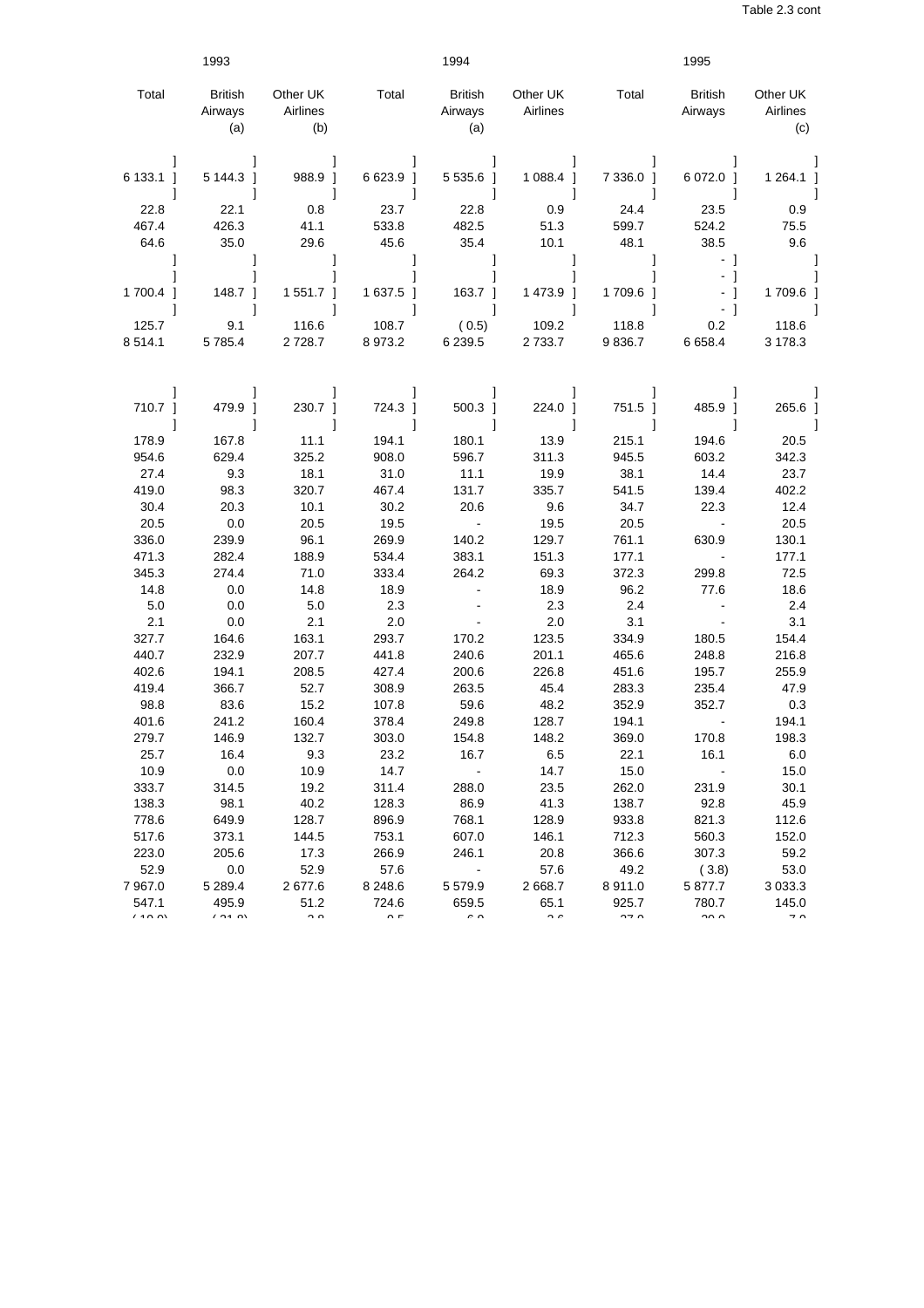## MAJOR UNITED KINGDOM AIRLINES - PROFIT AND LOSS TABLE 2.3 cont

ACCOUNT SUMMARY 1991-1999

(£ Million)

|                                                              |               | 1996                      |                      |
|--------------------------------------------------------------|---------------|---------------------------|----------------------|
|                                                              | Total         | <b>British</b><br>Airways | Other UK<br>Airlines |
| <b>REVENUES</b>                                              |               |                           |                      |
| 1 Scheduled Passenger (a) First Class                        | 1             | $\mathsf{l}$              |                      |
| (b) Normal Economy                                           | 8 241.6 1     | 6 599.0<br>- 1            | 1 642.6              |
| (c) Other Scheduled Service Pax                              | 1             |                           |                      |
| 2 Scheduled Excess Baggage                                   | 25.3          | 24.0                      | 1.3                  |
| 3 Scheduled Freight and Diplomatic bags                      | 693.7         | 570.0<br>- 1              | 123.7                |
| 4 Scheduled and Non-scheduled Mail                           | 10.5          | -1                        | 10.5                 |
| 5 Non-scheduled flights (a) Inclusive Tours                  |               | 1                         |                      |
| (b) ABC other than part charter                              |               |                           |                      |
| (c) Cargo                                                    | 1917.3<br>-1  | 16.0<br>$\mathbf{1}$      | 1 901.3              |
| (d) Other                                                    | 1             | 1                         |                      |
| 6 Incidental Revenue                                         | 155.1         |                           | 155.1                |
| 7 Total Operating Revenues                                   | 11 043.4      | 7 209.0                   | 3 8 3 4.4            |
| <b>EXPENSES</b>                                              |               |                           |                      |
| 8 Flight crew salaries                                       | 1             | 1                         |                      |
| 9 Flight crew allowances and expenses                        | 948.8<br>- 1  | 636.0 1                   | 312.8                |
| 10 Cabin crew salaries (including training)                  | 1             | 1                         |                      |
| 11 Cabin crew allowances and expenses                        | 238.6         | 215.0                     | 23.6                 |
| 12 Aircraft fuel and oil                                     | 1 233.0       | 792.0                     | 441.0                |
| 13 Flight equipment insurance and uninsured losses           | 31.4          | 8.0                       | 23.4                 |
| 14 Rental of flight equipment                                | 676.3         | 185.0                     | 491.3                |
| 15 Flight crew training (when not amortised)                 | 41.5          | 25.0                      | 16.5                 |
| 16 Flight crew expenses other than items 8-15                | 33.1          |                           | 33.1                 |
| 17 Maintenance and overhaul (a) Fixed                        | 818.7         | 635.0                     | 183.7                |
| (b) Variable                                                 | 199.3         |                           | 199.3                |
| 18 Depreciation of aircraft fleet (including spares)         | 420.1         | 340.0                     | 80.1                 |
| 19 Depreciation of ground property and equipment             | 116.5         | 93.0                      | 23.5                 |
| 20 Amortisation of development and pre-operating costs       | (1.8)         |                           | (1.8)                |
| 21 Flight crew training (when amortised)                     | 2.8           |                           | 2.8                  |
| 22 Landing and departure fees                                | 361.4         | 188.0                     | 173.4                |
| 23 En-route and other Navigation service charges             | 505.2         | 254.0                     | 251.2                |
| 24 Handling charges and parking fees                         | 493.4         | 207.0                     | 286.4                |
| 25 Station costs                                             | 347.1         | 299.0                     | 48.1                 |
| 26 Passenger services (a) Fixed                              | 491.0         | 376.0                     | 115.0                |
| (b) Variable                                                 | 127.8         |                           | 127.8                |
| 27 Passenger embarkation fees                                | 401.5         | 172.0                     | 229.5                |
| 28 Passenger insurance                                       | 34.7          | 28.0                      | 6.7                  |
| 29 Sales                                                     | 474.8         | 456.0                     | 18.8                 |
| <b>30 Reservations</b>                                       | 37.1          |                           | 37.1                 |
| 31 Advertising and promotion                                 | 173.5         | 110.0                     | 63.5                 |
| 32 Commission                                                | 1 041.6       | 916.0                     | 125.6                |
| 33 General and administrative                                | 936.9         | 677.4                     | 259.4                |
| 34 Specific cargo costs                                      | 36.5          |                           | 36.5                 |
| 35 Other operating expenses                                  | 65.4          |                           | 65.4                 |
| 36 Total Operating Expenses                                  | 10 286.1      | 6612.4                    | 3673.7               |
| 37 Operating Profit (or Loss)                                | 757.3         | 596.6                     | 160.7                |
| معتمده الأعادكة المتحدث المستاد المستعدد المتحدثات والمستحدث | $\sim$ $\sim$ | $\sim$ $\sim$             | $\sim$ $\sim$        |